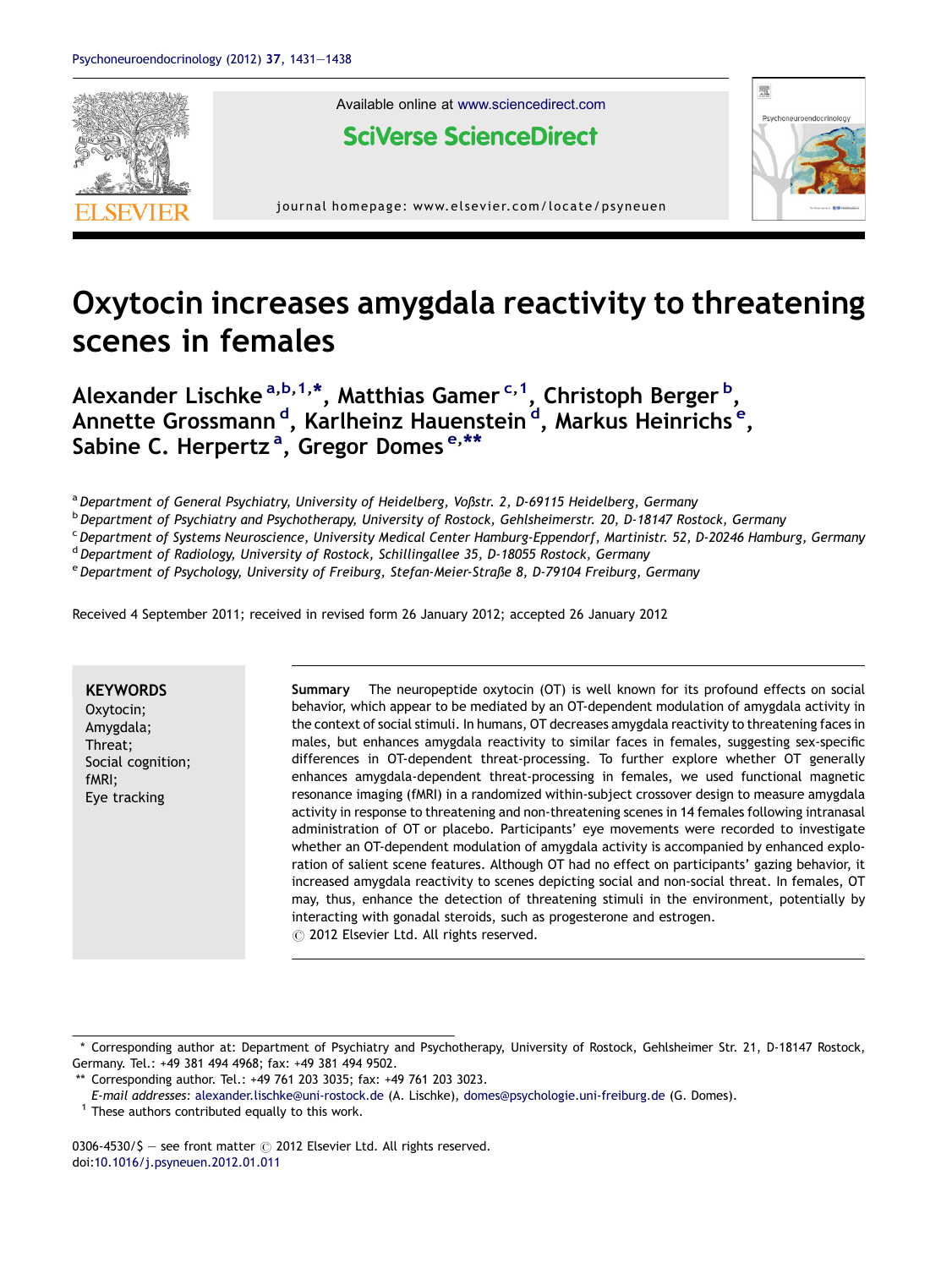# 1. Introduction

The neuropeptide oxytocin (OT) is crucially involved in the regulation of reproductive and social behavior in non-human mammals (Lee et al., [2009](#page-6-0)), including parturition, lactation, parental care, play, bonding and mating. OT also appears to be a potent modulator of human social behavior ([Meyer-](#page-6-0)[Lindenberg](#page-6-0) et al., 2011). In humans, OT attenuates anxiety and stress (Ditzen et al., 2009; [Heinrichs](#page-6-0) et al., 2003), promotes trust ([Kosfeld](#page-6-0) et al., 2005) and facilitates the encoding ([Guastella](#page-6-0) et al., 2008; Rimmele et al., 2009) and recognition of facial expressions (Di [Simplicio](#page-6-0) et al., 2009; Domes et al., 2007b; [Fischer-Shofty](#page-6-0) et al., 2010; Lischke et al., 2011; Marsh et al., 2010; [Schulze](#page-6-0) et al., 2011).

With regard to the neurobiological mechanism mediating the behavioral effects of OT, the amygdala with its cortical and subcortical projections appears to be a key region [\(Pitt](#page-6-0)man and [Spencer,](#page-6-0) 2005). OT is released within the rat amygdala (Bosch et al., 2005; [Ebner](#page-6-0) et al., 2005), where it acts on specific receptors (Huber et al., 2005; Terenzi and [Ingram,](#page-6-0) [2005](#page-6-0)) to modulate fear ([McCarthy](#page-6-0) et al., 1996) and aggression [\(Bosch](#page-6-0) et al., 2005). Recent evidence suggests that OT modulates neuronal activity in the human amygdala in a similar way, especially in response to threatening stimuli [\(Baumgartner](#page-6-0) et al., 2008; Domes et al., 2007a, 2010a; Gamer et al., 2010; Kirsch et al., 2005; [Petrovic](#page-6-0) et al., 2008; [Singer](#page-6-0) et al., 2008). Interestingly, OT decreases amygdala reactivity to aversive, threat-related scenes [\(Kirsch](#page-6-0) et al., [2005\)](#page-6-0) and fearful, threat-related faces ([Domes](#page-6-0) et al., 2007a; Gamer et al., 2010; Kirsch et al., 2005; [Petrovic](#page-6-0) et al., [2008\)](#page-6-0) in males, but increases amygdala reactivity to similar faces in females ([Domes](#page-6-0) et al., 2010a). Although sex differences in neuropeptidergic functioning are well known in non-human mammals [\(Carter](#page-6-0) et al., 2009), they have rarely been studied in humans. In fact, our initial finding of enhanced amygdala reactivity to fearful faces in females receiving OT has not been replicated yet ([Domes](#page-6-0) et al., [2010a](#page-6-0)). In addition, it remains unresolved whether the observed OTeffects are specific to facial stimuli or generalize to other stimulus classes such as more complex emotional scenes.

In consideration of this, the current study examined how OT modulates amygdala reactivity to negative, positive and neutral scenes in females. We also measured how OT affects visual exploration of these scenes because it has been shown that OTalters visual processing of emotional stimuli in males [\(Gamer](#page-6-0) et al., 2010). Based on our previous findings ([Domes](#page-6-0) et al., [2010a](#page-6-0)), we hypothesized that OT specifically enhances amygdala activity to negative scenes, potentially by increasing exploration of salient scene features.

# 2. Methods

# 2.1. Participants

Fourteen female adults (age:  $M = 23.79$  years,  $SD = 2.32$ years) participated voluntarily in thisstudy. Exclusion criteria were medical or mental illness, use of medication, substance abuse, smoking, pregnancy, and lactation. Exclusion was determined based on a brief clinical interview and several self-report questionnaires (see Supplementary Methods). All

participants provided written, informed consent and were paid for participation. The study was carried out in accordance with the Declaration of Helsinki and was approved by the Ethics Committee of the University of Rostock.

## 2.2. Experimental procedure

In a double-blind, placebo-controlled and counter-balanced within-subject design, participants were tested twice during the mid-luteal phase of their menstrual cycle within an interval of approximately four weeks. The mid-luteal phase was determined by participants' self-reports and validated by blood samples drawn on the testing days (see Supplementary Methods). In addition, pregnancy tests were carried out to confirm that none of the participants was pregnant at the time of testing. Following a standardized protocol ([Domes](#page-6-0) et al., [2010a](#page-6-0)), participants self-administered a nasal spray either containing 24 international units (IU) of OT (Syntocinon Spray; Novartis, Basel, Switzerland) or placebo (PL; containing all ingredients except for the neuropeptide) 45 min before the beginning of the functional magnetic resonance imaging (fMRI). Substance-induced changes in mood, arousal and wakefulness were tracked by administering a multidimensional mood questionnaire (MDBF, [Steyer](#page-7-0) et al., [1997](#page-7-0)) before and after substance application. Blood samples were also drawn before and after substance application to control for differences in OT assimilation (see Supplementary Methods).

## 2.3. Experimental paradigm

During fMRI scanning, participants performed an emotional arousal rating task while viewing positive, negative and neutral scenes selected from the International Affective Picture System (IAPS, Lang et al., [2005;](#page-6-0) see Supplementary Methods) via a set of fiber optic goggles (VisuaStim, Resonance Technology, Los Angeles, CA, USA). All scenes of a particular valence were randomly presented in blocks that consisted of an 18.6 s viewing and 3 s rating phase. In the viewing phase, six scenes of the same valence were presented for 3 s each, with an interstimulus interval of 100 ms. In the subsequent rating phase, the previously presented scenes had to be collectively rated on a four-point scale for emotional arousal  $(0 = low \text{ arousal}$  and  $3 = high \text{ arousal})$ by pressing a corresponding button within 3 s. For each valence category, four blocks of scenes were presented, resulting in a total of 12 blocks, whose order was randomly determined. The interblock interval amounted to 13— 15.75 s. Scene presentation and response registration were controlled using Presentation 12.1 (Neurobehavioral Systems, Albany, CA, USA).

## 2.4. Eye-tracking

During fMRI scanning, participants' eye movements were recorded with an MRI compliant infra-red eye-tracker (VisuaStim, Resonance Technology, Los Angeles, CA, USA) to control for substance-induced differences in visual attention. Raw data were collected at a 60 Hz sampling rate with a spatial resolution of approximately  $0.15^{\circ}$  for tracking resolution and  $0.25-1.0^{\circ}$  for gaze position accuracy. After filtering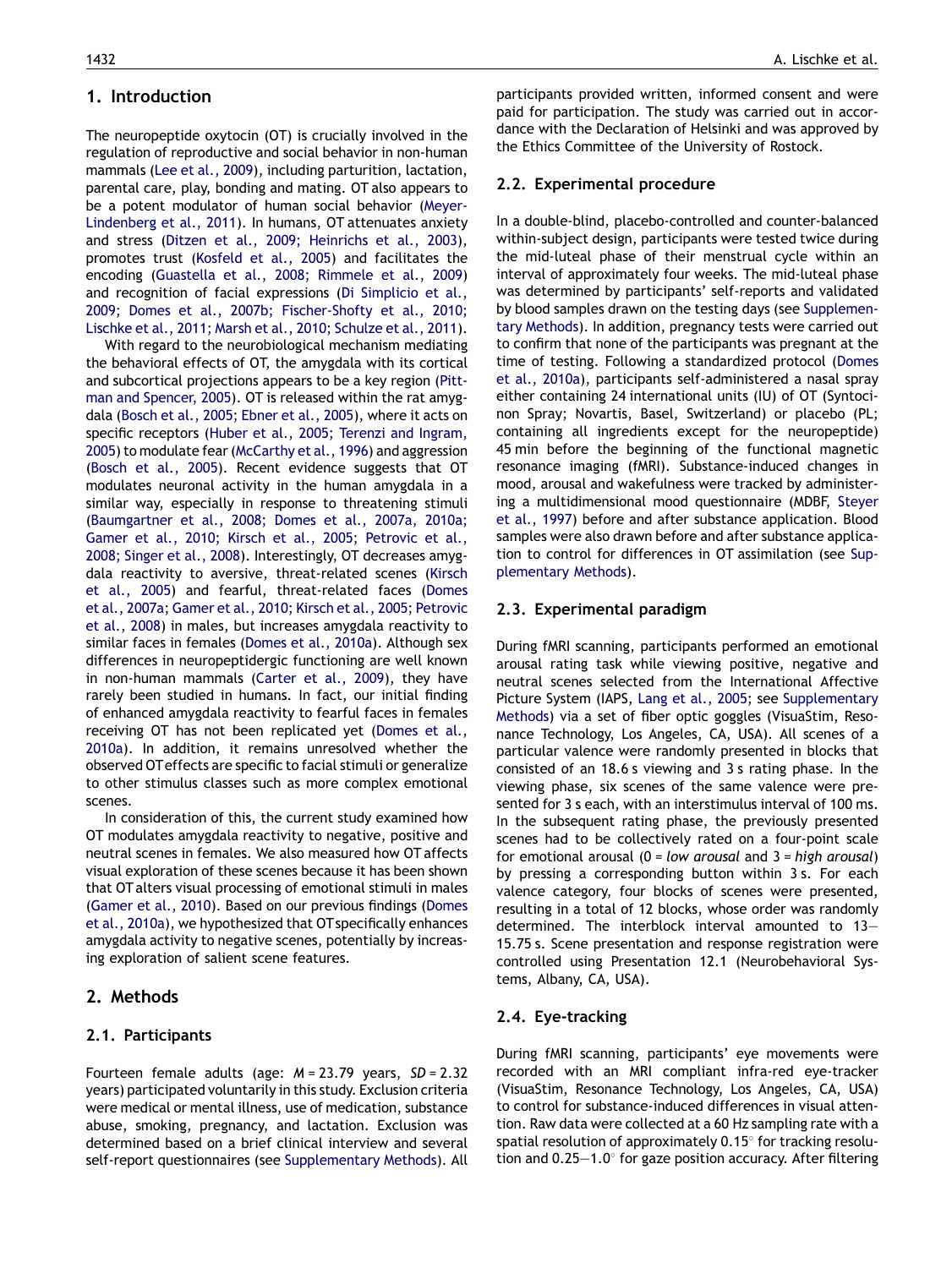of the raw data, fixations were coded when gaze remained for at least 100 ms within a 14-pixel diameter region. Matlab 7.7 (MathWorks Inc., Natick, MA, USA) was then used to determine the mean number and duration of fixations for an entire scene as well as for predefined regions of interests (see Supplementary Methods). Finally, the relative number and duration of fixations for these regions compared to the entire scene was calculated and used for statistical analyses.

Eye tracking and behavioral data were analyzed using a series of 2  $\times$  3 repeated measures ANOVAs (Condition  $\times$ Valence). The Greenhouse—Geisser correction was applied to correct for potential violations of the sphericity assumption whenever appropriate. Partial  $n^2$  is reported as an effect size estimate.

#### 2.5. Magnetic-resonance imaging

#### 2.5.1. Data acquisition

Magnetic-resonance imaging was performed on a 1.5-Twholebody MR-scanner (Magnetom Avanto, Siemens, Erlangen, Germany) equipped with a standard head coil. Using a T2\*-sensitive gradient echo-planar imaging sequence (repetition time, 2670 ms; echo time, 40 ms; flip angel,  $90^\circ$ ; field of view, 205 mm  $\times$  205 mm; matrix, 64  $\times$  64; in-plane resolution, 3.2 mm  $\times$  3.2 mm), 36 axial slices (slice thickness, 3.5 mm; no gap) were acquired covering the whole brain. Additionally, isotropic high-resolution (1  $\times$  1  $\times$  1 mm<sup>3</sup>) structural images were recorded using a T1-weighted coronal oriented magnetization-prepared rapid gradient echo (MPRAGE) sequence (repetition time, 1500 ms; echo time, 3.9 ms; flip angle, 15 $^{\circ}$ ; field of view, 256  $\times$  256; matrix, 256 mm  $\times$  256 mm) with 160 sagittal slices (slice thickness, 1 mm).

#### 2.5.2. Data analysis

Image preprocessing and statistical data analysis were performed with the Statistical Parametric Mapping software SPM8 (Wellcome Department of Imaging Neuroscience, London, UK). Prior to image preprocessing, the first four images of each functional series were discarded due to T1 equilibration effects. The remaining images were then realigned to the first image in the series and unwarped to account for movement-related artifacts [\(Andersson](#page-6-0) et al., 2001). Thereafter, the functional images of both runs (OTand PL) were coregistered to the T1 image of each participant. The T1 image was then segmented to determine normalization parameters which were subsequently used to spatially normalize all functional images to the standard anatomical Montreal Neurological Institute (MNI) space. Finally, functional images were smoothed with an isotropic Gaussian kernel (FWHM: 10 mm) and temporally filtered with an autoregressive AR model ([Ashburner,](#page-6-0) 2007) and a 128 s high-pass filter to account for serial correlations in the functional series.

For the first-level fixed-effects analysis, scene presentation was modeled as separate boxcar regressors for each experimental condition (negative, positive and neutral valence) and convolved with the hemodynamic response function (hrf). Subsequently, simple contrasts were calculated to investigate brain activation in response to positive, negative and neutral scenes, respectively. The resulting contrast maps were used to construct a 2  $\times$  3 design matrix (repeated measures ANOVA) as a second-level random-effects analysis. Within this model, we compared brain activation between negative and neutral as well as positive and neutral scenes in the PL and OT condition and we calculated interaction contrasts to test whether these differential activations differed between the PL and OT condition.

Since we were primarily interested in amygdala activation, we performed a small volume correction with a threshold of  $p < 0.05$  in predefined anatomical amygdala regions of interest [\(Tzourio-Mazoyer](#page-7-0) et al., 2002). In addition to this hypothesis-driven region of interest analysis, we performed an exploratory whole brain analysis with a threshold of  $p < .001$  (uncorrected) and a cluster threshold of  $k > 20$ voxels. For illustration purposes, statistical parametric maps were thresholded at  $p < .01$  (uncorrected) and overlaid on a representative structural image using MRIcron ([http://](http://www.cabiatl.com/mricro/mricro/index.html) [www.cabiatl.com/mricro/mricro/index.html](http://www.cabiatl.com/mricro/mricro/index.html)).

#### 3. Results

## 3.1. Hormones and mental state

Participants' progesterone and estrogen levels on the testing days were in the range typically displayed during the midluteal phase of the menstrual cycle ([Nelson,](#page-6-0) 2005). Paired ttests with Bonferroni correction revealed no significant differences in participants' hormone levels between the OT and PL condition, although estrogen levels tended to be higher in the OT than in the PL condition (see [Table](#page-3-0) 1). A  $2 \times 2$ repeated measures ANOVA (Condition  $\times$  Time) indicated that participants' OT levels before substance application were not significantly different in the PL and OT condition, whereas their OT levels after substance application were significantly higher in the OT than in the PL condition (see [Table](#page-3-0) 1; main effect condition:  $F[1,13] = 6.30$ ,  $p = .03$ ; main effect time:  $F[1,13] = 39.46$ ,  $p < .001$ ,  $\eta^2 = 0.75$ ; interaction Condition  $\times$  Time: F[1,13] = 26.29,  $p < .001$ ,  $\eta^2$  = 0.67). However, a series of  $2 \times 2$  repeated measures ANOVAs (Condition  $\times$  Time) showed that OT application had no effect on participants' mood, arousal or wakefulness (all  $Fs < 1.27$ , all  $ps > .28$  for all substance related effects, see [Table](#page-3-0) 1).

## 3.2. Experimental paradigm

#### 3.2.1. Behavioral data

A 2  $\times$  3 repeated measures ANOVA (Condition  $\times$  Valence) on the arousal ratings revealed no significant differences between the OT and PL condition (see [Table](#page-3-0) 1; main effect condition:  $F[1,13] = 0.04$ ,  $p = .84$ ,  $\eta^2 = 0.00$ ; main effect valence:  $F[2,26] = 182.41$ ,  $\varepsilon = 0.86$ ,  $p < .001$ ,  $\eta^2 = 0.93$ ; interaction Condition  $\times$  Valence:  $F[2,26] = 1.12$ ,  $\varepsilon = 0.81$ ,  $p = .33$ ,  $\eta^2 = 0.08$ ). In both conditions, participants rated emotional scenes as more arousing than non-emotional ones (positive vs. neutral scenes:  $p < .001$ ; negative vs. neutral scenes:  $p < .001$ ). Among emotional scenes, negative scenes yielded higher arousal ratings than positive ones ( $p < .001$ ).

#### 3.2.2. Eye tracking data

A series of 2  $\times$  3 repeated measures ANOVA (Condition  $\times$ Valence) showed no significant differences between the PL and OT condition with regard to the number of fixations (see [Table](#page-3-0) 1; main effect condition:  $F[1,11] = 0.11$ ,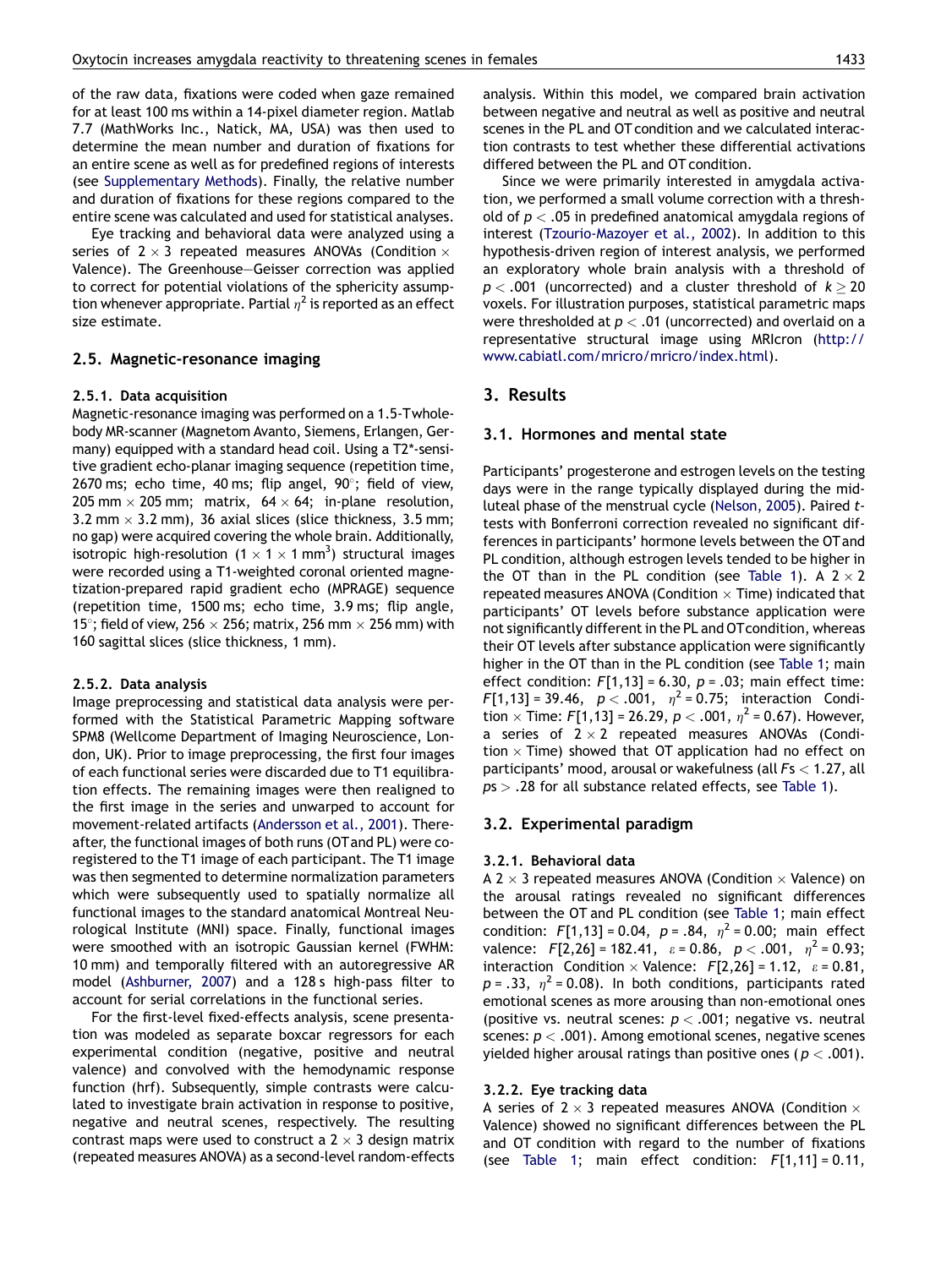|                                                                           | Placebo |           | Oxytocin         |       | Test statistic |                  |  |
|---------------------------------------------------------------------------|---------|-----------|------------------|-------|----------------|------------------|--|
|                                                                           | M       | <b>SD</b> | $\boldsymbol{M}$ | SD    | t(df)          | $\boldsymbol{p}$ |  |
| Hormone levels                                                            |         |           |                  |       |                |                  |  |
| Progesterone $(ng/ml)^a$ [pre]                                            | 7.93    | 5.73      | 6.70             | 5.33  | $t(11) = 0.60$ | .56              |  |
| Estrogen (pg/ml) <sup>b</sup> [pre]                                       | 129.10  | 53.88     | 177.57           | 90.31 | $t(10) = 2.05$ | .07              |  |
| Oxytocin (pg/ml) [pre]                                                    | 9.98    | 25.52     | 21.20            | 68.15 | $t(13) = 0.98$ | .35              |  |
| Oxytocin (pg/ml) [post]                                                   | 14.29   | 34.05     | 61.09            | 76.37 | $t(13) = 3.70$ | $< 01$ $\cdot$   |  |
| Mental state                                                              |         |           |                  |       |                |                  |  |
| Mood [post-pre]                                                           | $-0.11$ | 0.21      | $-0.13$          | 0.19  | $t(13) = 0.19$ | .85              |  |
| Arousal [post-pre]                                                        | $-0.04$ | 0.58      | 0.04             | 0.61  | $t(13) = 0.30$ | .77              |  |
| Wakefulness [post-pre]                                                    | $-0.07$ | 0.44      | $-0.07$          | 0.39  | $t(13) = 0.00$ | 1.00             |  |
| Arousal rating                                                            |         |           |                  |       |                |                  |  |
| Positive scenes                                                           | 2.71    | 0.63      | 2.86             | 0.67  | $t(13) = 0.66$ | .52              |  |
| Negative scenes                                                           | 3.66    | 0.47      | 3.50             | 0.53  | $t(13) = 1.03$ | .32              |  |
| Neutral scenes                                                            | 1.30    | 0.41      | 1.39             | 0.46  | $t(13) = 0.73$ | .48              |  |
| Visual attention <sup>a</sup> – relative number and duration of fixations |         |           |                  |       |                |                  |  |
| Positive scenes [number]                                                  | .65     | .07       | .63              | .06   | $t(11) = 0.23$ | .82              |  |
| Positive scenes [duration]                                                | .67     | .07       | .67              | .06   | $t(11) = 0.15$ | .99              |  |
| Negative scenes [number]                                                  | .62     | .09       | .65              | .06   | $t(11) = 1.47$ | .17              |  |
| Negative scenes [duration]                                                | .67     | .10       | .69              | .07   | $t(11) = 1.04$ | .32              |  |
| Neutral scenes [number]                                                   | .68     | .07       | .66              | .09   | $t(11) = 0.59$ | .57              |  |
| Neutral scenes [duration]                                                 | .71     | .08       | .69              | .10   | $t(11) = 0.60$ | .56              |  |

<span id="page-3-0"></span>Table 1 Group differences in hormone levels, mental state, arousal ratings and visual attention.

Note. Pre: pre-application; post: post-application.<br>  $\binom{a}{n}$  n = 12.<br>  $\binom{b}{n}$  n = 11.

 $p < .01$ , two-tailed.

 $p = .75$ ,  $\eta^2 = 0.10$ ; main effect valence:  $F[2,22] = 1.97$ ,  $\epsilon$  = 0.99,  $p$  = .16,  $\eta^2$  = 0.15; interaction Condition  $\times$  Valence:  $F[2,22] = 1.26$ ,  $\varepsilon = 0.89$ ,  $p = .30$ ,  $\eta^2 = 0.10$ ) or duration of fixations in the predefined ROIs (see Table 1; main effect condition:  $F[1,11] = 0.06$ ,  $p = .81$ ,  $n^2 = 0.00$ ; main effect valence:  $F[2,22] = 1.10$ ,  $\varepsilon = 0.83$ ,  $p = .34$ ,  $\eta^2 = 0.09$ ; interaction Condition  $\times$  Valence:  $F[2,22] = 0.77$ ,  $\varepsilon = 0.80$ ,  $p = .45$ ,  $n^2$  = 0.07).

#### 3.2.3. Imaging data

After PL administration, negative scenes activated the right amygdala significantly more than neutral ones  $(Z = 2.92)$ ,  $p = .031$ , see Table 2). A similar, albeit non-significant, effect was found in the left amygdala  $(Z = 2.49, p = .077,$  see Table 2). This effect was significant in both amygdalae after OT administration (left amygdala:  $Z = 4.46$ ,  $p < .001$ ; right amygdala:  $Z = 5.70$ ,  $p < .001$ , see Table 2). Positive relative to neutral scenes, on the contrary, had no effect on amygdala activity after PL administration and only on right amygdala activity after OT administration ( $Z = 3.58$ ,  $p = .004$ , see Table 2). An interaction analysis directly contrasting the OT with the PL condition revealed more right-lateralized amygdala activity to negative relative to neutral scenes after OT than after PL administration  $(Z = 3.01, p = .024$ ; see [Fig.](#page-4-0) 1 and Table 2). A similar, albeit marginally significant effect was found in the left amygdala ( $Z = 2.50$ ,  $p = .075$ , see [Fig.](#page-4-0) 1 and Table 2). Contrasting the PL with the OT condition, on the contrary, revealed no evidence for significant differences in amygdala activity. The results of this imaging analysis are summarized in Table 2. The exploratory whole brain analysis

|  |  |  |  |  | Table 2 Amygdala activations for negative and positive as compared to neutral scenes in the PL and OT condition. |  |
|--|--|--|--|--|------------------------------------------------------------------------------------------------------------------|--|
|--|--|--|--|--|------------------------------------------------------------------------------------------------------------------|--|

|                  | Left amygdala    |              |                |                |      |                  |                      | Right amygdala   |      |       |              |      |                  |                      |
|------------------|------------------|--------------|----------------|----------------|------|------------------|----------------------|------------------|------|-------|--------------|------|------------------|----------------------|
|                  | $\boldsymbol{x}$ | v            | Z              | k              | Z    | $p_{\text{FWE}}$ | $p_{\text{uncorr.}}$ | $\boldsymbol{X}$ | y z  |       | $\mathbf{k}$ | Z    | $p_{\text{FWE}}$ | $p_{\text{uncorr.}}$ |
| PL               |                  |              |                |                |      |                  |                      |                  |      |       |              |      |                  |                      |
| Negative-neutral | $-30$            | $\mathbf{2}$ | $-18$          | 3 <sup>7</sup> | 2.49 | .077             | .006                 | 26               | $-2$ | $-22$ | 69           | 2.92 | .031             | .002                 |
| OТ               |                  |              |                |                |      |                  |                      |                  |      |       |              |      |                  |                      |
| Positive-neutral |                  |              |                |                |      |                  |                      | 24               | $-6$ | $-16$ | 51           | 3.58 | .004             | < 0.001              |
| Negative-neutral | $-24$            |              | $-6$ $-16$ 217 |                | 4.46 | $\langle .001$   | < .001               | $26 \t 6$        |      | $-18$ | 228          | 5.70 | < 0.001          | < .001               |
| OT > PL          |                  |              |                |                |      |                  |                      |                  |      |       |              |      |                  |                      |
| Negative-neutral | $-22$            |              | $-8$ $-14$     | 3              | 2.50 | .075             | .006                 | 24               | 6    | $-16$ | 24           | 3.01 | .024             | .001                 |

Note. Activations are reported when  $p_{FWE}$  < .10 (small volume correction for anatomical amygdala regions of interest). PL = placebo. OT = oxytocin.  $k$  = cluster size in voxels (voxel size after preprocessing was 2  $\times$  2  $\times$  2 mm<sup>3</sup>). Peak coordinates of each cluster are reported in MNI space.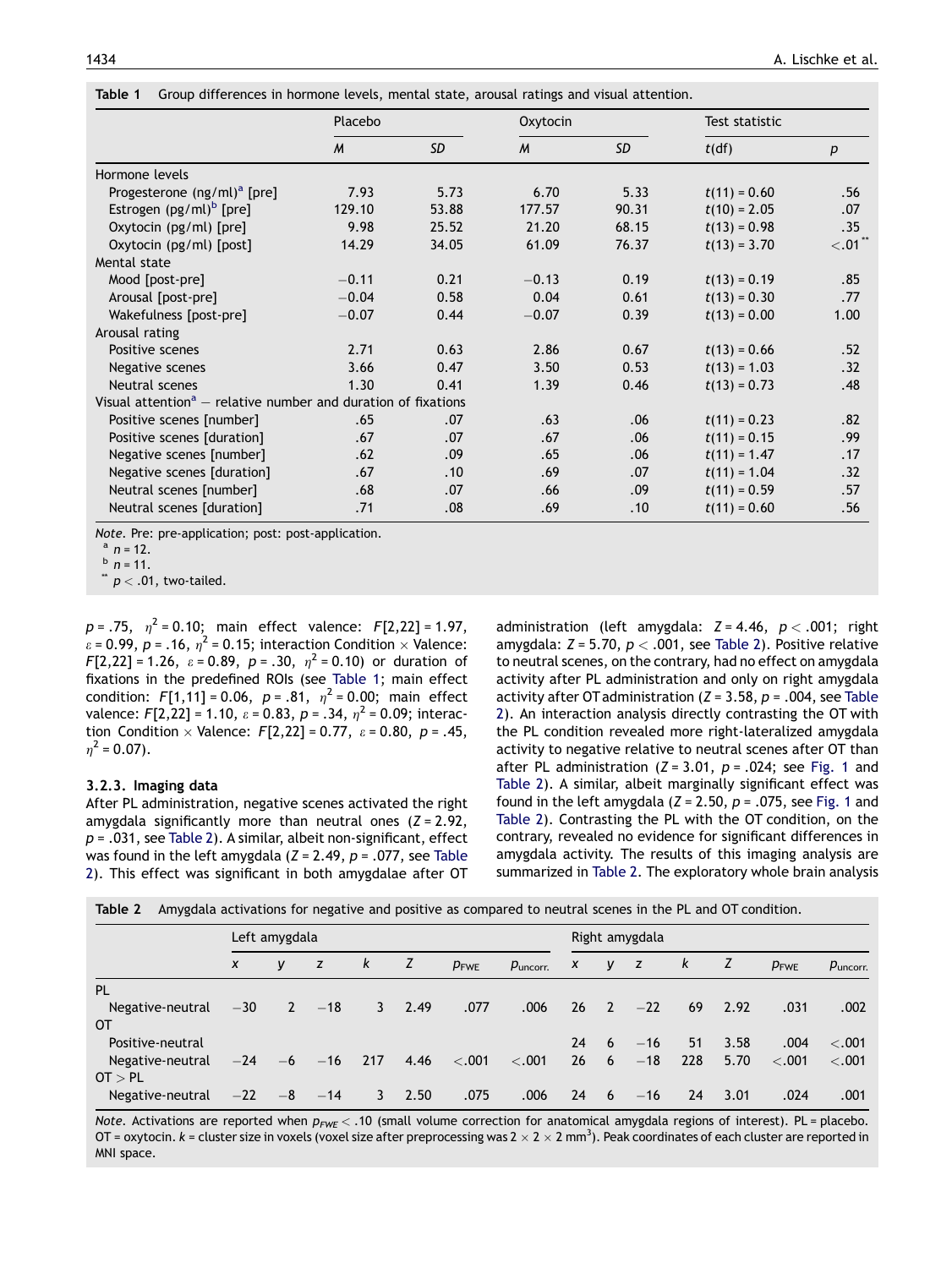<span id="page-4-0"></span>

Figure 1 Region-of-interest analysis for the amygdala. Oxytocin increased amygdala activity to negative as compared to neutral scenes. (A) Statistical parametric map (coronal plane,  $y = 4$ ) revealing a statistically significant effect in the right amygdala (peak voxel:  $x = 24$ ,  $y = 6$ ,  $z = -16$ ;  $Z = 3.01$ ;  $p = .024$ , FWE-corrected) and a marginally significant effect in the left amygdala (peak voxel:  $x = -22$ ,  $y = -8$ ,  $z = -14$ ;  $z = 2.50$ ;  $p = .075$ , FWE-corrected) for the contrast OT<sup>neg-neut</sup> > PL<sup>neg-neut</sup>. The anatomical amygdala region of interestis visualized with a white outline. (B) Percent signal change as a function of condition and picture valence in the right amygdala (peak voxel:  $x = 24$ ,  $y = 6$ ,  $z = -16$ ). Error bars depict standard errors of the mean. Note. For interpretation of the references to color in this figure legend, the reader is referred to the web version of the article.

only revealed few brain regions showing a modulatory effect of OT (see Table S2, Supplementary Results). Although pvalues were not corrected for multiple comparisons in this analysis, a comparably large cluster in the left anterior temporal lobe seemed to show a similar activation pattern as the amygdala.

In order to test whether the marginally significant difference in estrogen levels between the OT and the PL condition accounted for the observed OTeffect on amygdala activity, we performed a correlation analysis between estrogen levels and activity changes in the amygdala. However, correlating the difference between estrogen levels in the OT and PL condition with the percentage signal change of the observed interaction effect ( $OT<sup>neg-neut</sup> > PL<sup>neg-neut</sup>$ ) in the corresponding peak voxels (left amygdala:  $x = -22$ ,  $y = -8$ ,  $z = -14$ ; right amygdala:  $x = 24$ ,  $y = 6$ ,  $z = -16$ ), revealed no substantial correlation, neither for the left  $(r = .31, t[9] = 0.99, p = .35)$ , nor for the right ( $r = -.16$ ,  $t[9] = 0.49$ ,  $p = .64$ ) amygdala.

# 4. Discussion

The aim of the present study was to investigate how OT modulates amygdala activity during the processing of emotional scenes in females. We found that OT selectively increased amygdala reactivity to threatening scenes, which is consistent with a recent report of enhanced amygdala reactivity to threat-related faces in females receiving OT ([Domes](#page-6-0) et al., 2010a). Moreover, an exploratory whole brain analysis revealed a similar response in the left anterior temporal lobe, a structure that has also been implicated in social and emotional processing [\(Olson](#page-6-0) et al., 2007). These effects could not be explained by differences in the exploration of salient scene features and they were not evident in subjective arousal ratings. It has to be mentioned, however, that arousal ratings were only given on a roughly graded fourpoint scale for a series of scenes. Therefore, it seems possible that these ratings were too insensitive to detect subtle changes in arousal during scene presentation. Future studies should, thus, use more sensitive measures (e.g., skin conductance measures) to investigate whether the reported changes in amygdala activity are accompanied by behavioral changes. The currently observed effect of enhanced amygdala reactivity to threatening scenes following OT treatment in females sharply contrasts with the observation of attenuated amygdala activity in response to threat-related scenes ([Kirsch](#page-6-0) et al., 2005) and faces (Domes et al., [2007a;](#page-6-0) Gamer et al., 2010; Kirsch et al., 2005; [Petrovic](#page-6-0) et al., 2008) in males. Taken together, these findings suggest that OT differentially affects the neural processing of threatening stimuli in males and females.

The amygdala is crucially implicated in the processing of potentially threatening stimuli in the environment ([Bishop,](#page-6-0) [2008](#page-6-0)). The basal and lateral nuclei of the amygdala receive highly processed sensory information, which enable the detection of threat-related stimuli. The central nucleus subsequently initiates fear responses via projections to the brain stem, allowing the organism to behave appropriately in a hostile environment. The OT-dependent increase in amygdala reactivity to threatening scenes may thus reflect an effect of the neuropeptide on female threat-avoidance and safety seeking behavior. In the present study, the threatening scenes depicted social and non-social sources of threat (e.g., snarling dogs, injured children or exploding cars), which may lead to the speculation that OT generally enhances threatprocessing in females. In males, on the contrary, the processing of threat-related stimuli appears to be attenuated by OT as indicated by a decrease in amygdala reactivity to threatening stimuli following OT administration [\(Domes](#page-6-0) et al., 2007a; Gamer et al., 2010; Kirsch et al., 2005; [Petrovic](#page-6-0) et al., [2008](#page-6-0)). As discussed previously [\(Kirsch](#page-6-0) et al., 2005), this reduction in amygdala activity appeared to be more pronounced in the context of social as compared to nonsocial threat, suggesting that OT may selectively attenuate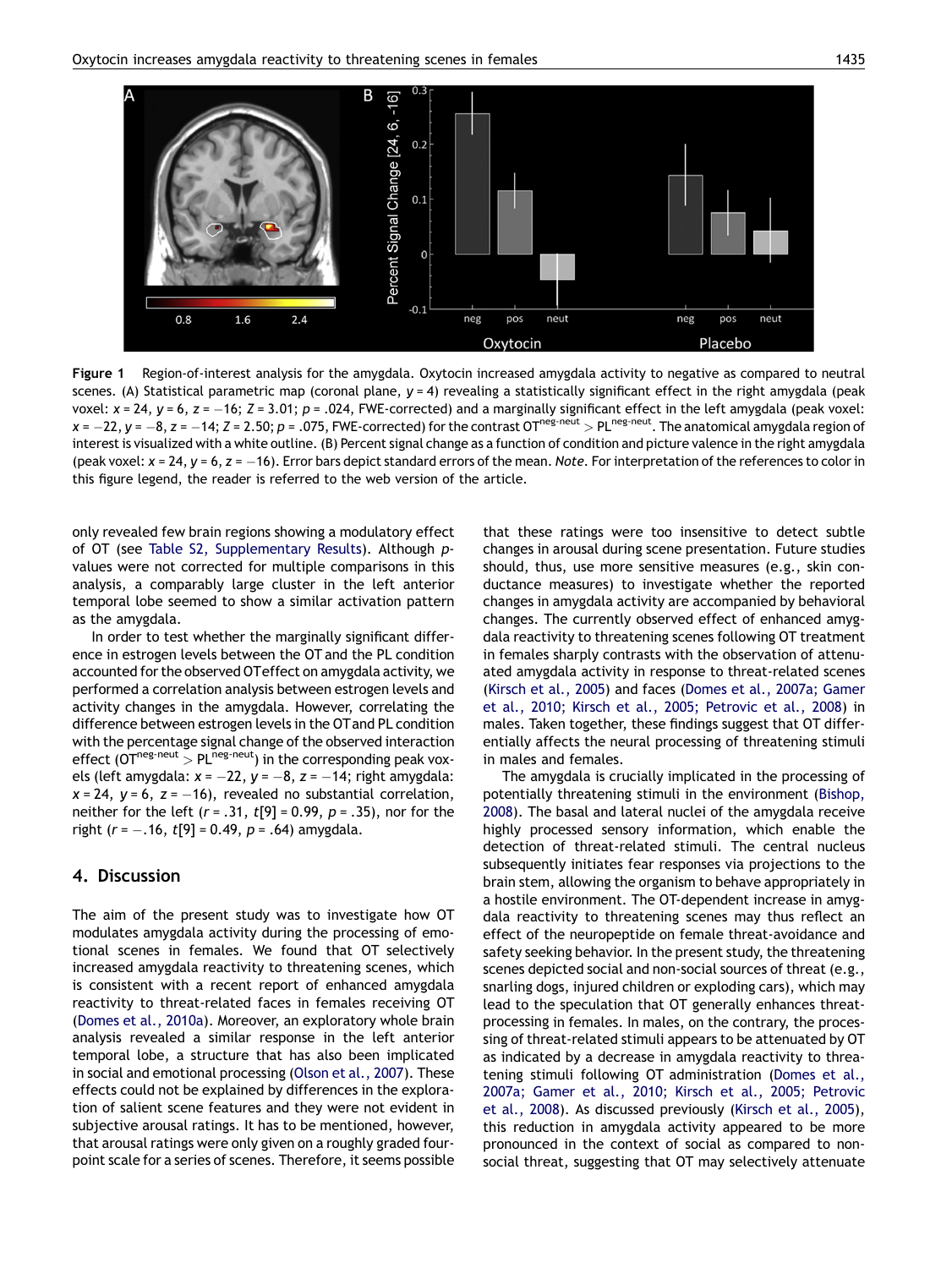social-threat sensitivity in males. Although these findings suggest a possible sexual-dimorphism in the processing of social and non-social threat, they should be interpreted very cautiously as none of the above mentioned studies was explicitly designed to investigate this issue. For example, the use of a block design in the present study precluded the possibility to investigate whether OT differentially affected the processing of social and non-social scenes. Future studies should, therefore, employ more sophisticated designs to investigate the neural effects of OT on social and non-social threat-processing in males and females.

Sex-specific differences in amygdala reactivity to threatrelated scenes have previously been reported ([Domes](#page-6-0) et al., 2010b; [Mackiewicz](#page-6-0) et al., 2006), indicating that threat-processing is generally enhanced in females. Gonadal steroids presumably contribute to these differences because amygdala responsiveness to threatening scenes seems to be modulated by progesterone and estrogen [\(Andreano](#page-6-0) and Cahill, 2010; [Goldstein](#page-6-0) et al., 2005, 2010). Progesterone and estrogen are also implicated in sex-specific alterations of the OT-system [\(de](#page-6-0) [Vries,](#page-6-0) 2008). Estrogen, in particular, stimulates OT release from hypothalamic neurons (Akaishi and [Sakuma,](#page-6-0) 1985) and promotes OT receptor gene expression (Bale et al., [1995;](#page-6-0) Qui[nones-Jenab](#page-6-0) et al., 1997) as well as OT receptor binding in the amygdala (Young et al., 1998). Considering that estrogen levels, which are generally elevated during the mid-luteal phase [\(Nelson,](#page-6-0) 2005), tended to be higher in the OT compared to the PL condition, suggests that estrogen may have contributed to the observed changes in threat-related amygdala activity after OT administration. However, the present results do not provide convincing evidence for this notion, which may be due to the limitations of the present study design. For example, all participants were investigated during the mid-luteal phase which may have reduced the variance in estrogen levels that would have been necessary for the respective correlation analysis. Future studies should, therefore, investigate the impact of estrogen on OT induced-changes in amygdala-dependent threat-processing during different cycle phases.

From an evolutionary viewpoint, enhanced processing of potentially threatening stimuli may be highly adaptive for females during pregnancy, nursing, and infant care as these situations render them vulnerable to a broad array of threats. Accordingly, females may be exceptionally threat-sensitive during times of increased gonadal steroid concentrations, such as during times of fertility and pregnancy as suggested by estrogen and progesterone modulated changes in amygdala-dependent threat-processing [\(Andreano](#page-6-0) and Cahill, 2010; [Goldstein](#page-6-0) et al., 2005, 2010). Gonadal steroids are elevated during pregnancy as well as during the mid-luteal phase [\(Nelson,](#page-6-0) 2005), suggesting that OT may have further enhanced females' propensity to detect threatening stimuli in the environment.

OT-dependent alterations in female threat-detection and safety-seeking behavior have also been found in non-human mammals [\(Bosch,](#page-6-0) 2011), suggesting that the observed OTeffects may indeed reflect an evolutionary adaptation to hostile environments. In female rats, local OT-levels within the amygdala increase during an intruder—encounter and are associated with the degree of aggression displayed toward the intruder ([Bosch](#page-6-0) et al., 2005). Most relevant here, OT increases aggression toward the intruder but not toward the offspring, indicating a role for OT in the protection of the offspring. Interestingly, the observed OT-effects appear to be mediated by the rats' innate level of anxiety, suggesting that anxious rats perceive the encounter as more threatening than non-anxious ones and consequently display more maternal aggression [\(Bosch](#page-6-0) et al., 2005). Besides OT, gonadal steroids, in particular estrogen, are implicated in rats' maternal aggression (Lonstein and [Gammie,](#page-6-0) 2002), which further supports the notion that the observed OT-effects, which appear to be mediated by estrogen, reflect an evolutionary shaped threat—response.

## 5. Conclusion

Taken together, the findings of the present study, which are consistent with previous ones ([Domes](#page-6-0) et al., 2010a), suggest that OT promotes female threat-detection by increasing amygdala-dependent processing of threat-related stimuli. In males, on the contrary, OT appears to attenuate threat-sensitivity by decreasing amygdala reactivity to threat-related stimuli, particularly to those depicting social threat (Domes et al., [2007a;](#page-6-0) Gamer et al., 2010; Kirsch et al., 2005; [Petrovic](#page-6-0) et al., 2008). However, these conclusions should be drawn with caution, considering that we only investigated a relatively small number of females during the mid-luteal phase. Besides this, we were unable to test whether social and non-social scenes differentially affected amygdala-dependent threat-processing. Moreover, we only focused on the processing of threatrelated stimuli and did not consider the processing of other aversive stimuli, which may also be affected by OT [\(Riem](#page-6-0) et al., [2011](#page-6-0)). We suggest that future studies should be explicitly designed to investigate amygdala-dependent emotion processing in males and females after OT administration, preferably by explicitly considering cyclic variations in gonadal steroid levels. It, thus, remains an interesting question for future research to determine whether sex-specific differences in neuropeptidergic functioning during the processing of emotional, especially threatening, stimuli are indeed mediated by gonadal steroids ([Carter](#page-6-0) et al., 2009).

## Role of funding source

This study was supported by the FORUN program of the University of Rostock [to G.D.] and a grant from the German Research Foundation [Do1312/1-1 to G.D. and S.C.H.].

# Conflict of interest

None declared.

# Acknowledgment

We would like to thank Gisela Irmisch for assistance with analysis of the hormone data.

# Appendix A. Supplementary data

Supplementary data associated with this article can be found, in the online version, at [doi:10.1016/j.psyneuen.](http://dx.doi.org/10.1016/j.psyneuen.2012.01.011) [2012.01.011](http://dx.doi.org/10.1016/j.psyneuen.2012.01.011).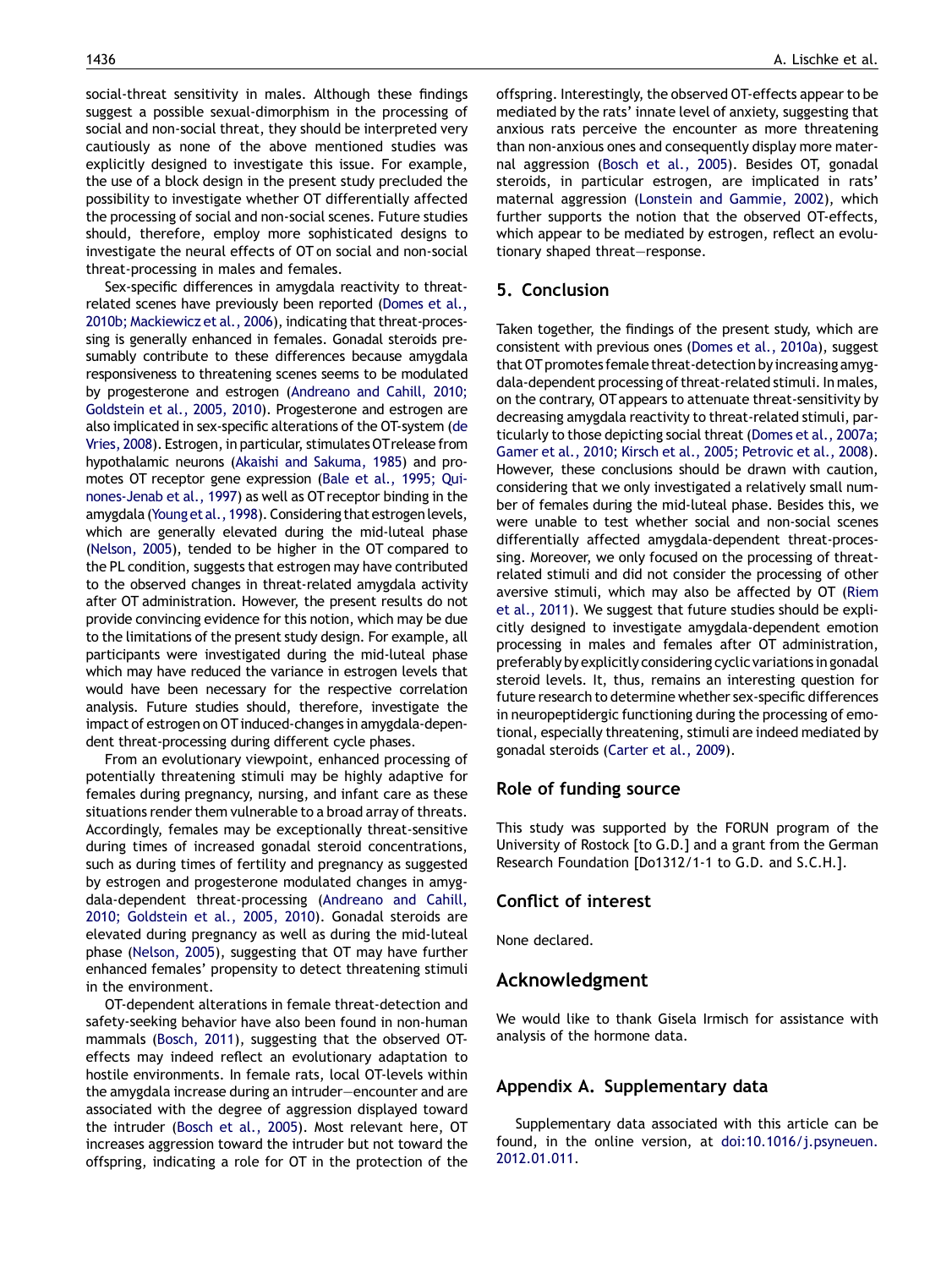#### <span id="page-6-0"></span>References

- Akaishi, T., Sakuma, Y., 1985. Estrogen excites oxytocinergic, but not vasopressinergic cells in the paraventricular nucleus of female rat hypothalamus. Brain Res. 335, 302—305.
- Andersson, J.L., Hutton, C., Ashburner, J., Turner, R., Friston, K., 2001. Modeling geometric deformations in EPI time series. Neuroimage 13, 903—919.
- Andreano, J.M., Cahill, L., 2010. Menstrual cycle modulation of medial temporal activity evoked by negative emotion. Neuroimage 53, 1286—1293.
- Ashburner, J., 2007. A fast diffeomorphic image registration algorithm. Neuroimage 38, 95—113.
- Bale, T.L., Pedersen, C.A., Dorsa, D.M., 1995. CNS oxytocin receptor mRNA expression and regulation by gonadal steroids. Adv. Exp. Med. Biol. 395, 269—280.
- Baumgartner, T., Heinrichs, M., Vonlanthen, A., Fischbacher, U., Fehr, E., 2008. Oxytocin shapes the neural circuitry of trust and trust adaptation in humans. Neuron 58, 639—650.
- Bishop, S.J., 2008. Neural mechanisms underlying selective attention to threat. Ann. N.Y. Acad. Sci. 1129, 141—152.
- Bosch, O.J., 2011. Maternal nurturing is dependent on her innate anxiety: the behavioral roles of brain oxytocin and vasopressin. Horm. Behav. 59, 202—212.
- Bosch, O.J., Meddle, S.L., Beiderbeck, D.I., Douglas, A.J., Neumann, I.D., 2005. Brain oxytocin correlates with maternal aggression: link to anxiety. J. Neurosci. 25, 6807—6815.
- Carter, C.S., Boone, E.M., Pournajafi-Nazarloo, H., Bales, K.L., 2009. Consequences of early experiences and exposure to oxytocin and vasopressin are sexually dimorphic. Dev. Neurosci. 31, 332—341.
- de Vries, G.J., 2008. Sex differences in vasopressin and oxytocin innervation of the brain. Prog. Brain Res. 170, 17—27.
- Di Simplicio, M., Massey-Chase, R., Cowen, P.J., Harmer, C.J., 2009. Oxytocin enhances processing of positive versus negative emotional information in healthy male volunteers. J. Psychopharmacol. 23, 241—248.
- Ditzen, B., Schaer, M., Gabriel, B., Bodenmann, G., Ehlert, U., Heinrichs, M., 2009. Intranasal oxytocin increases positive communication and reduces cortisol levels during couple conflict. Biol. Psychiatry 65, 728—731.
- Domes, G., Heinrichs, M., Glascher, J., Buchel, C., Braus, D.F., Herpertz, S.C., 2007a. Oxytocin attenuates amygdala responses to emotional faces regardless of valence. Biol. Psychiatry 62, 1187—1190.
- Domes, G., Heinrichs, M., Michel, A., Berger, C., Herpertz, S.C., 2007b. Oxytocin improves ''mind-reading'' in humans. Biol. Psychiatry 61, 731—733.
- Domes, G., Lischke, A., Berger, C., Grossmann, A., Hauenstein, K., Heinrichs, M., Herpertz, S.C., 2010a. Effects of intranasal oxytocin on emotional face processing in women. Psychoneuroendocrinology 35, 83—93.
- Domes, G., Schulze, L., Bottger, M., Grossmann, A., Hauenstein, K., Wirtz, P.H., Heinrichs, M., Herpertz, S.C., 2010b. The neural correlates of sex differences in emotional reactivity and emotion regulation. Hum. Brain Mapp. 31, 758—769.
- Ebner, K., Bosch, O.J., Kromer, S.A., Singewald, N., Neumann, I.D., 2005. Release of oxytocin in the rat central amygdala modulates stress-coping behavior and the release of excitatory amino acids. Neuropsychopharmacology 30, 223—230.
- Fischer-Shofty, M., Shamay-Tsoory, S.G., Harari, H., Levkovitz, Y., 2010. The effect of intranasal administration of oxytocin on fear recognition. Neuropsychologia 48, 179—184.
- Gamer, M., Zurowski, B., Buchel, C., 2010. Different amygdala subregions mediate valence-related and attentional effects of oxytocin in humans. Proc. Natl. Acad. Sci. U.S.A. 107, 9400—9405.
- Goldstein, J.M., Jerram, M., Abbs, B., Whitfield-Gabrieli, S., Makris, N., 2010. Sex differences in stress response circuitry activation dependent on female hormonal cycle. J. Neurosci. 30, 431—438.
- Goldstein, J.M., Jerram, M., Poldrack, R., Ahern, T., Kennedy, D.N., Seidman, L.J., Makris, N., 2005. Hormonal cycle modulates arousal circuitry in women using functional magnetic resonance imaging. J. Neurosci. 25, 9309—9316.
- Guastella, A.J., Mitchell, P.B., Mathews, F., 2008. Oxytocin enhances the encoding of positive social memories in humans. Biol. Psychiatry 64, 256—258.
- Heinrichs, M., Baumgartner, T., Kirschbaum, C., Ehlert, U., 2003. Social support and oxytocin interact to suppress cortisol and subjective responses to psychosocial stress. Biol. Psychiatry 54, 1389—1398.
- Huber, D., Veinante, P., Stoop, R., 2005. Vasopressin and oxytocin excite distinct neuronal populations in the central amygdala. Science 308, 245—248.
- Kirsch, P., Esslinger, C., Chen, Q., Mier, D., Lis, S., Siddhanti, S., Gruppe, H., Mattay, V.S., Gallhofer, B., Meyer-Lindenberg, A., 2005. Oxytocin modulates neural circuitry for social cognition and fear in humans. J. Neurosci. 25, 11489—11493.
- Kosfeld, M., Heinrichs, M., Zak, P.J., Fischbacher, U., Fehr, E., 2005. Oxytocin increases trust in humans. Nature 435, 673—676.
- Lang, P.J., Bradley, M.M., Cuthbert, B.N., 2005. International affective picture system (IAPS): affective ratings of pictures and instruction manual. In: Technical Report A-6, University of Florida, Gainesville, FL.
- Lee, H.J., Macbeth, A.H., Pagani, J.H., Young 3rd, W.S., 2009. Oxytocin: the great facilitator of life. Prog. Neurobiol. 88, 127—151.
- Lischke, A., Berger, C., Prehn, K., Heinrichs, M., Herpertz, S.C., Domes, G., 2011. Intranasal oxytocin enhances emotion recognition from dynamic facial expressions and leaves eye-gaze unaffected. Psychoneuroendocrinology, [doi:10.1016/j.psyneuen.2011.07.015](http://dx.doi.org/10.1016/j.psyneuen.2011.07.015).
- Lonstein, J.S., Gammie, S.C., 2002. Sensory, hormonal, and neural control of maternal aggression in laboratory rodents. Neurosci. Biobehav. Rev. 26, 869—888.
- Mackiewicz, K.L., Sarinopoulos, I., Cleven, K.L., Nitschke, J.B., 2006. The effect of anticipation and the specificity of sex differences for amygdala and hippocampus function in emotional memory. Proc. Natl. Acad. Sci. U.S.A. 103, 14200—14205.
- Marsh, A.A., Yu, H.H., Pine, D.S., Blair, R.J., 2010. Oxytocin improves specific recognition of positive facial expressions. Psychopharmacology (Berl) 209, 225—232.
- McCarthy, M.M., McDonald, C.H., Brooks, P.J., Goldman, D., 1996. An anxiolytic action of oxytocin is enhanced by estrogen in the mouse. Physiol. Behav. 60, 1209—1215.
- Meyer-Lindenberg, A., Domes, G., Kirsch, P., Heinrichs, M., 2011. Oxytocin and vasopressin in the human brain: social neuropeptides for translational medicine. Nat. Rev. Neurosci. 12, 524-538.
- Nelson, R.J., 2005. An Introduction to Behavioral Neuroendocrinology, 3rd ed. Sinauer Associates, Sunderland.
- Olson, I.R., Plotzker, A., Ezzyat, Y., 2007. The Enigmatic temporal pole: a review of findings on social and emotional processing. Brain 130, 1718—1731.
- Petrovic, P., Kalisch, R., Singer, T., Dolan, R.J., 2008. Oxytocin attenuates affective evaluations of conditioned faces and amygdala activity. J. Neurosci. 28, 6607—6615.
- Pittman, Q.J., Spencer, S.J., 2005. Neurohypophysial peptides: gatekeepers in the amygdala. Trends Endocrinol. Metab. 16, 343—344.
- Quinones-Jenab, V., Jenab, S., Ogawa, S., Adan, R.A., Burbach, J.P., Pfaff, D.W., 1997. Effects of estrogen on oxytocin receptor messenger ribonucleic acid expression in the uterus, pituitary, and forebrain of the female rat. Neuroendocrinology 65,  $9 - 17.$
- Riem, M.M., Bakermans-Kranenburg, M.J., Pieper, S., Tops, M., Boksem, M.A., Vermeiren, R.R., van Ijzendoorn, M.H., Rombouts, S.A., 2011. Oxytocin modulates amygdala, insula, and inferior frontal gyrus responses to infant crying: a randomized controlled trial. Biol. Psychiatry 70, 291—297.